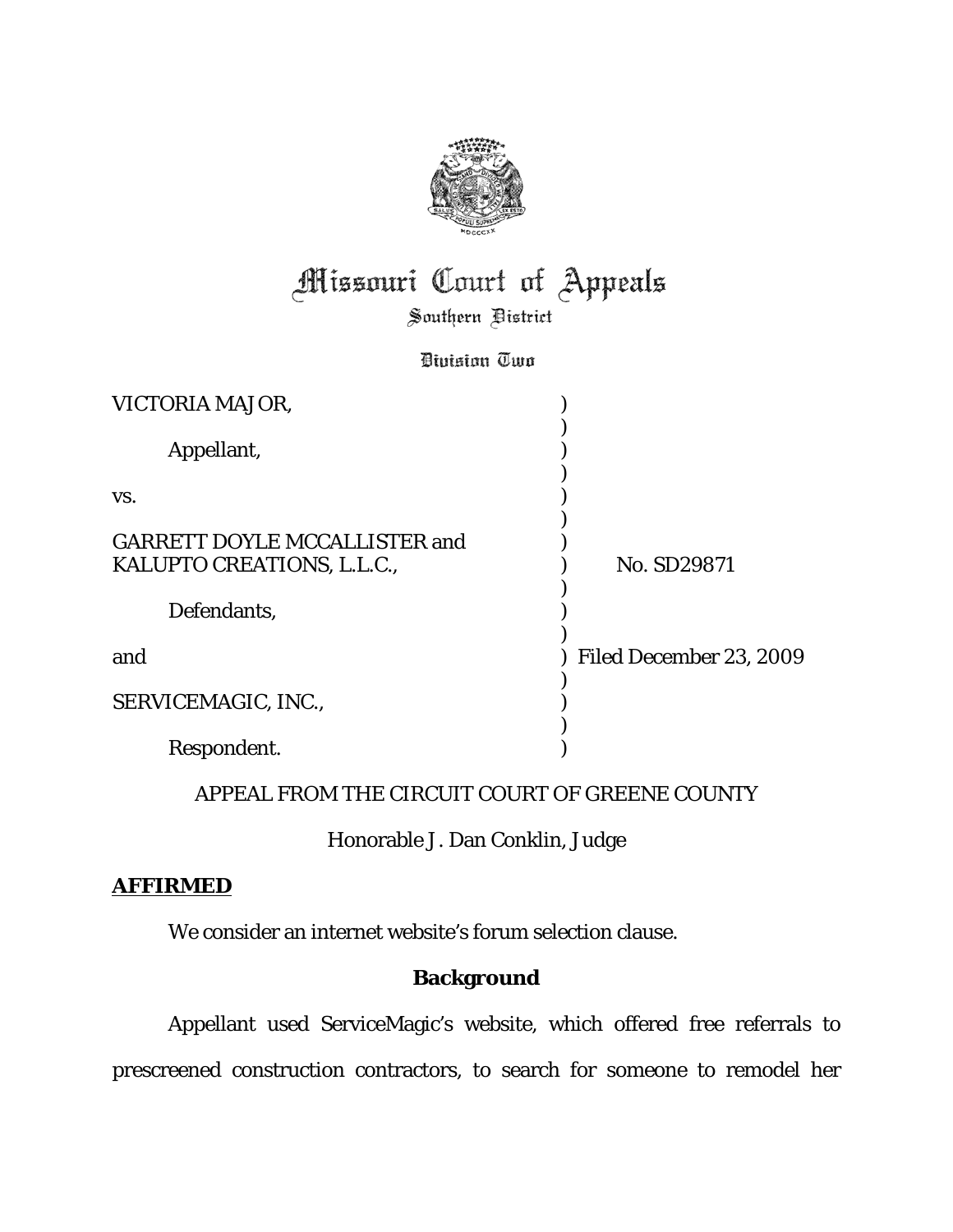Springfield, Missouri home. That website process involved a series of computer screens or web pages. Appellant entered project information on the first page, clicked to the next page, entered more information, and so on. Each page was hyperlinked<sup>1</sup> to ServiceMagic's terms and conditions (hereinafter "website terms") which included liability limitations and disclaimers, a Colorado choice of law provision, and a forum selection clause limited to Denver County, Colorado.<sup>2</sup>

Appellant did not look at these terms while using the website. Eventually, a pop-up screen ("We're Matching Your Project to Top-Rated Pros in Springfield, MO") was followed by a new page stating that Appellant's project had been matched to four prescreened professionals. There were spaces for Appellant to enter her contact information, followed by a "Submit for Matching Pros" button. Next to the button was a blue hyperlink to the website terms and this notice: "By submitting you agree to the Terms of Use." consumer never read the terms

Still without checking the website terms, Appellant clicked the "Submit for $V$ Matching Pros" button and got a list which included co-defendants McCallister and Kalupto Creations. Appellant contracted with them, but later became dissatisfied and sued all defendants in Greene County, Missouri. Citing its forum

<sup>&</sup>lt;sup>1</sup> A hyperlink electronically provides direct access from one internet location/file to another, typically by clicking a highlighted word or icon. An online reference work, for example, may hyperlink words or terms in its text to their respective definitions. 2 "You agree to submit to jurisdiction in Colorado and that any claim arising under these Terms and Conditions will be brought solely in a court in Denver County, Colorado."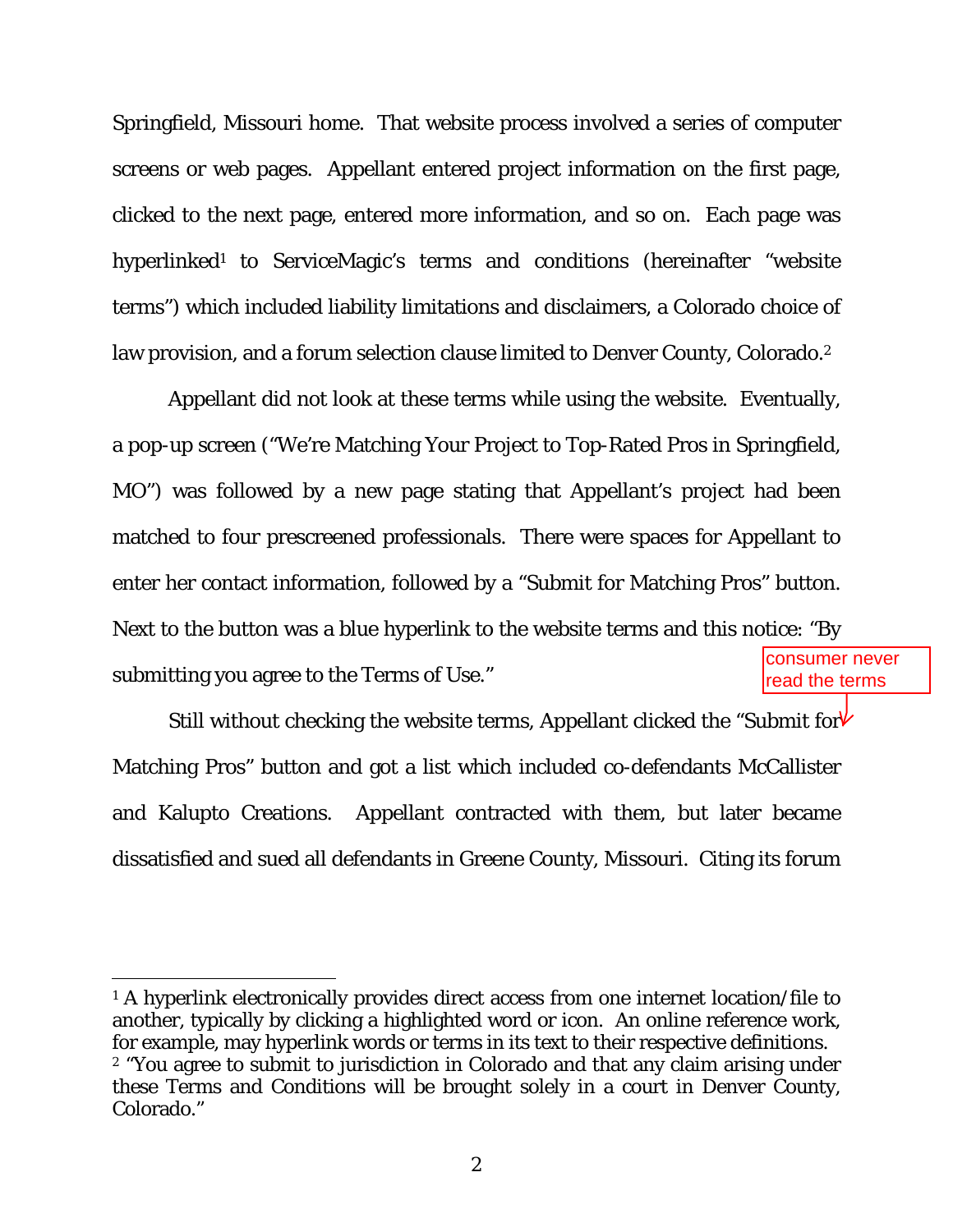selection clause, ServiceMagic was dismissed from the case and Appellant filed this appeal.3

We should honor the forum selection clause unless it is unfair or unreasonable to do so. *Burke v. Goodman*, 114 S.W.3d 276, 279-80 (Mo.App. 2003)(citing *High Life Sales Co. v. Brown-Forman Corp*., 823 S.W.2d 493, 497 (Mo. banc 1992)). The party resisting such a clause generally bears a heavy burden to show why it should not be held to its bargain. *Id*. at 280 (citing

*Whelan Sec. Co. v. Allen*, 26 S.W.3d 592, 596 (Mo.App. 2000)).

Appellant raises two issues: (1) can she be said to have assented to the website terms; and (2) does the forum selection clause reach her tort claims?<sup>4</sup>

### **Assent to Website Terms**

Appellant denies assenting to the forum selection clause. She claims the notice of website terms was inadequate and no "click" was required to accept them. Her argument focuses on two types of electronic form agreements: "clickwraps" and "browsewraps."5

The legal effect of online agreements may be "an emerging area of the law," but courts still "apply traditional principles of contract law and focus on whether

<sup>3</sup> *See* Missouri Court Rule 74.01(b) (2009). A dismissal without prejudice generally is not final or appealable because the claim can be refiled, but the practical effect of this ruling was to bar Appellant from litigating in her chosen forum state. *Burke v. Goodman*, 114 S.W.3d 276, 278-79 n.4 (Mo.App. 2003).

<sup>&</sup>lt;sup>4</sup> Appellant's points are not substantially in the form prescribed by Rule  $84.04(d)(1)$ , but we exercise our discretion to address her contentions as we understand them.

<sup>&</sup>lt;sup>5</sup> These terms seem to derive from software "shrinkwrap" licenses, which purport to become effective when a purchaser removes the cellophane shrinkwrap and opens the software package. *See Specht v. Netscape Communications Corp.,* 306 F.3d 17, 22 n.4 (2d Cir. 2002).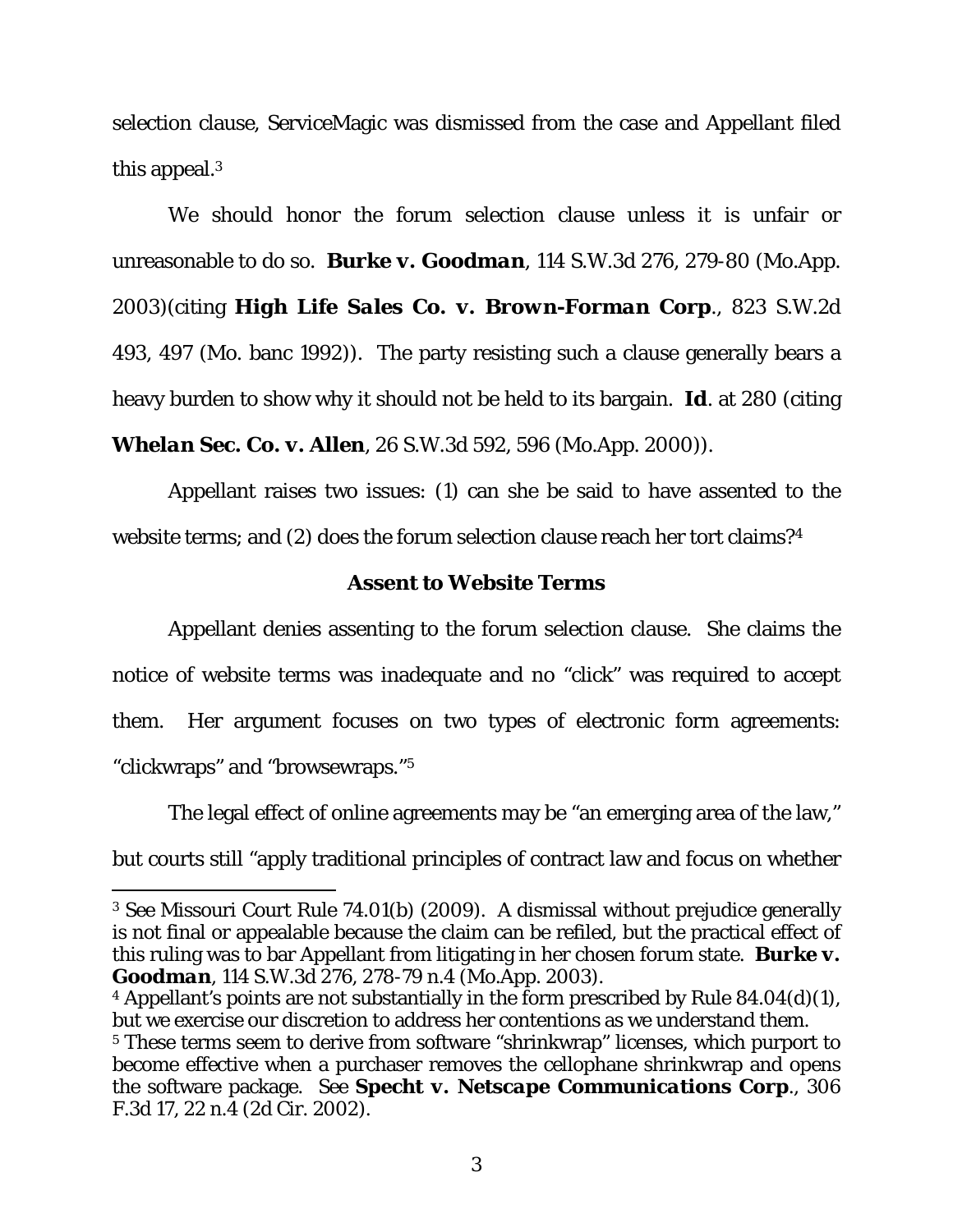the plaintiff had reasonable notice of and manifested assent to the online agreement." *Burcham v. Expedia, Inc.,* 2009 WL 586513, at \*2 (E.D.Mo. Mar. 6, 2009)(citing *Feldman v. Google, Inc.,* 513 F.Supp.2d 229, 236 (E.D.Pa. 2007) and *Specht v. Netscape Communications Corp.,* 306 F.3d 17, 28-30 (2d Cir. 2002)).

Assent is manifested expressly on clickwrap sites, usually by clicking a box or button (*e.g*., "I Agree"). *Hotels.com, L.P. v. Canales*, 195 S.W.3d 147, 154- 55 (Tex.App. 2006). Courts routinely enforce clickwraps. *See U.S. v. Drew*, 259 F.R.D. 449, 462 n.22 (C.D.Cal. 2009); *Burcham,* 2009 WL 586513, at \*2-3.

ServiceMagic's site was a browsewrap -- *i.e*., one where users need not "click" to accept the website terms. Instead, browsewraps indicate in some fashion that use of the site constitutes acceptance of its terms of service. *Drew*, 259 F.R.D. at 462 n.22; *Burcham,* 2009 WL 586513, at \*2-3. Courts usually uphold browsewraps if the user "has actual or constructive knowledge of a site's terms and conditions prior to using the site." *See Southwest Airlines Co. v. Boardfirst, LLC,* 2007 WL 4823761, at \*5 (N.D.Tex. Sept. 12, 2007), *quoted in Burcham,* 2009 WL 586513, at \*3 n.5 and *Hines v. Overstock.com, Inc*. 2009 WL 2876667, at \*2 (E.D.N.Y. Sept. 8, 2009).

Appellant criticizes ServiceMagic's use of a browsewrap instead of a clickwrap, and argues primarily from *Specht*, in which the plaintiffs downloaded free software from Netscape's website. The license terms (including an arbitration clause) were not referenced on the software download screen, but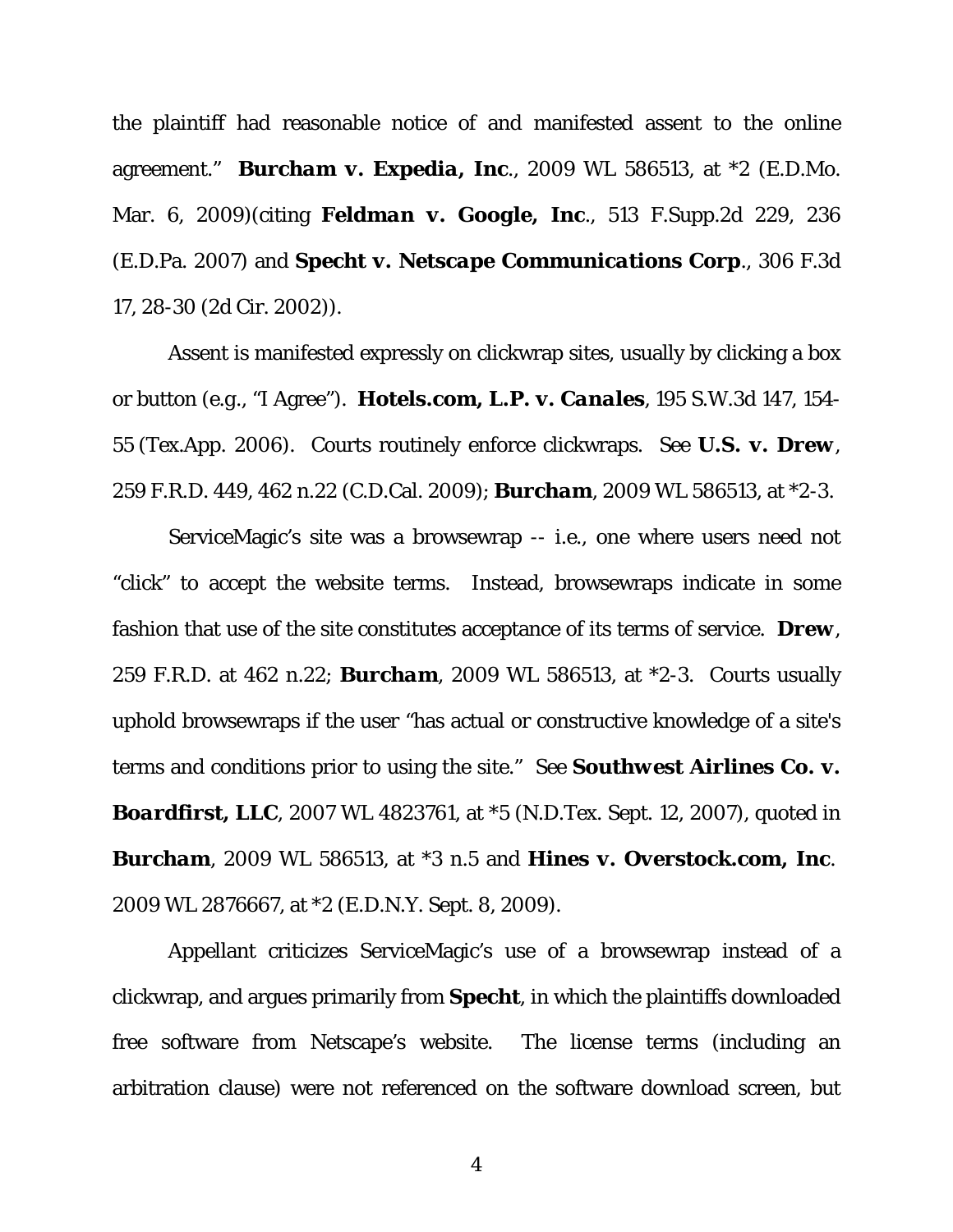could be seen only by scrolling down to another screen. Since Netscape's browsewrap "did not carry an immediately visible notice of the existence of license terms," the court refused to enforce them. 306 F.3d at 31. The court emphasized this visibility problem by repeated references to "a screen located below the download button" (*Id*. at 20); "text that would have become visible to plaintiffs only if they had scrolled down to the next screen" (*Id*. at 23); that notice of the existence of license terms "on the next scrollable screen" was not enough for "inquiry notice" (*Id*. at 30); that an "unexplored portion" of text "remained below the download button" (*Id*. at 32); "license terms on a submerged screen" (*Id*.); and "terms hidden below the 'Download' button on the next screen" (*Id*. at 35).

By contrast, ServiceMagic *did* put "immediately visible notice of the existence of license terms" -- *i.e*., "By submitting you agree to the Terms of Use" and a blue hyperlink -- right next to the button that Appellant pushed. A second link to those terms was visible on the same page without scrolling, and similar links were on every other website page. "Failure to read an enforceable online agreement, as with any binding contract, will not excuse compliance with its terms. A customer on notice of contract terms available on the internet is bound by those terms." *Burcham,* 2009 WL 586513, at \*2 (internal citations and quotation marks omitted).

Appellant also cites clickwrap cases *Burcham* and *Feldman*, seemingly for the point that clickwraps are better for proving assent. Maybe so, but there is

5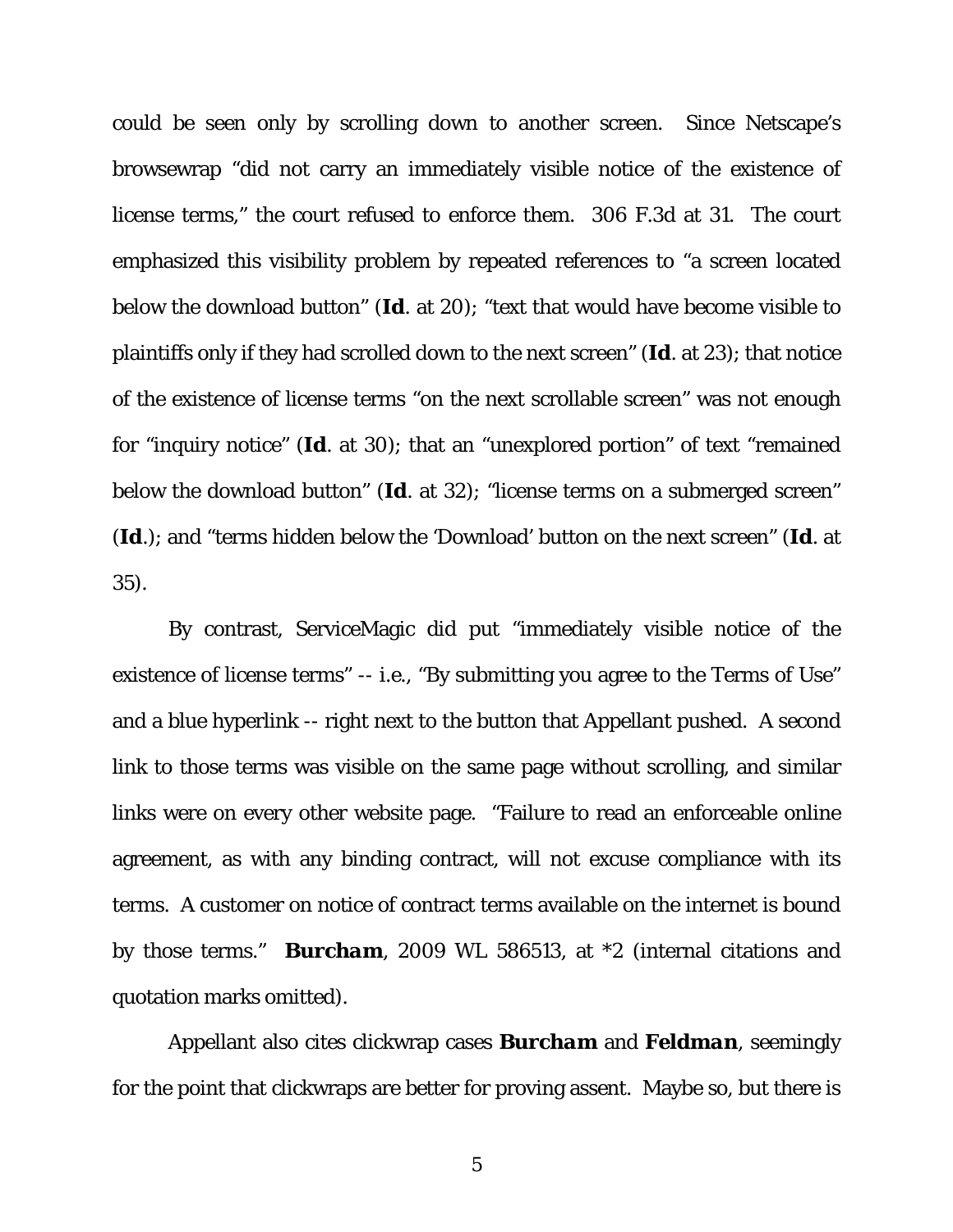no fundamental reason "why the enforceability of the offeror's terms should depend on whether the taker states (or clicks) 'I agree.'" *Register.com, Inc. v. Verio, Inc.,* 356 F.3d 393, 403 (2d Cir. 2004), *quoted in Burcham*, 2009 WL 586513, at \*3. Even *Specht* indicates that "unambiguous manifestation of assent to license terms" may be unnecessary if there is "an immediately visible notice" of their existence. 306 F.3d at 31. *Cf. Malan Realty Investors, Inc. v. Harris*, 953 S.W.2d 624 (Mo. banc 1997), which enforced a contractual jury waiver in part because it was "prominently displayed as the only and last paragraph on the last page immediately above the signature lines. Even if the defendant did not read the rest of the lease, it would be difficult to miss this provision when she signed the lease." *Id*. at 627.

> While new commerce on the Internet has exposed courts to many new situations, it has not fundamentally changed the principles of contract. It is standard contract doctrine that when a benefit is offered subject to stated conditions, and the offeree makes a decision to take the benefit with knowledge of the terms of the offer, the taking constitutes an acceptance of the terms, which accordingly become binding on the offeree.

*Register.com,* 356 F.3d at 403,6 *quoted in Burcham*, 2009 WL 586513, at \*3. Missouri recognizes this "standard contract doctrine." When one party accepts the other party's performance, it gives validity to an agreement even if unsigned, and imposes on the accepting party the obligations thereunder. *R.L. Hulett &* 

*Co. v. Barth*, 884 S.W.2d 309, 310 (Mo.App. 1994).

 $\overline{a}$ 6 Stated by the same Second Circuit that, two years earlier, decided the *Specht* case cited by Appellant.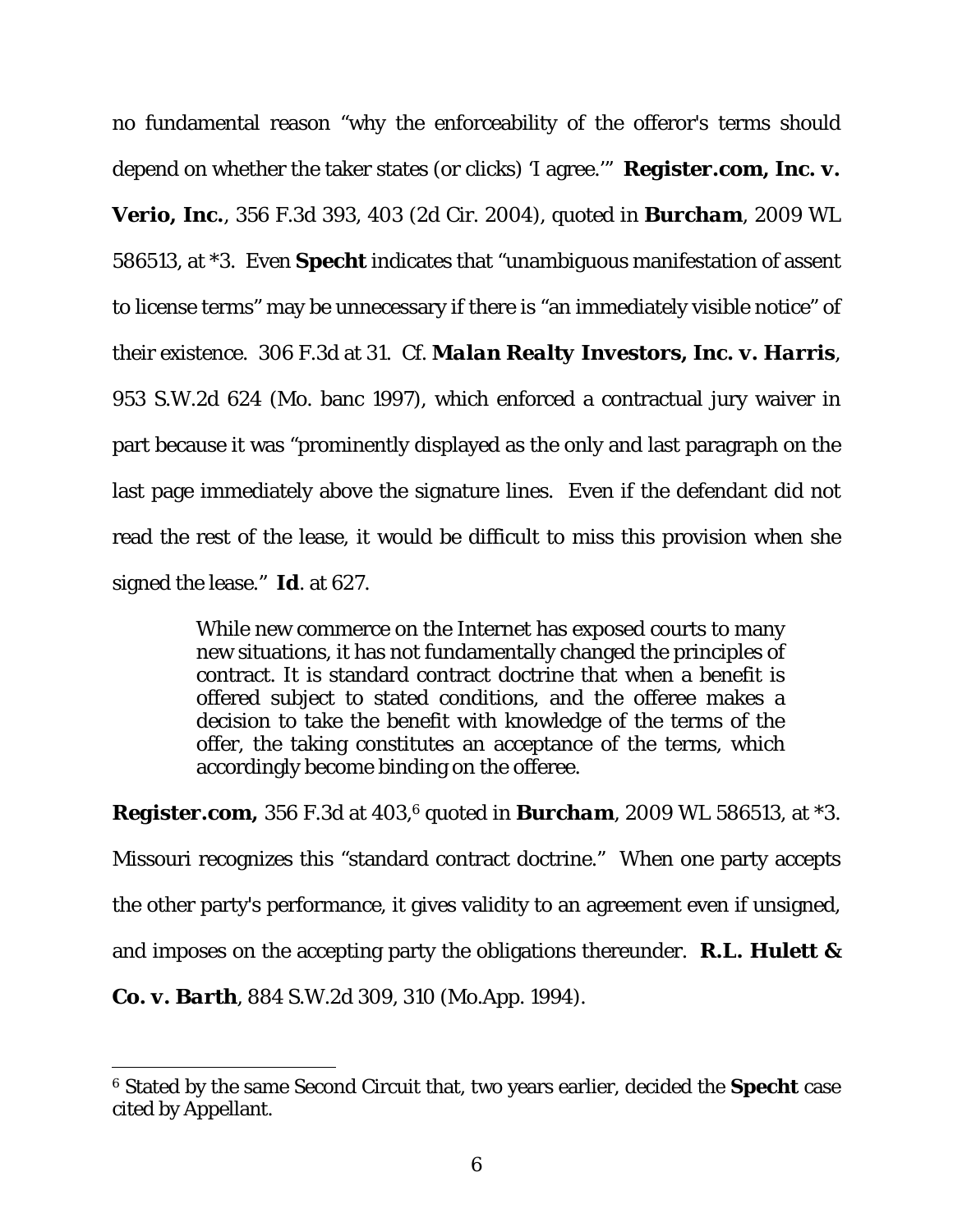For these reasons, Appellant's contention that the website terms were so inconspicuous that a reasonably prudent internet user could not know or learn of their existence, or assent to them without a "click," is unconvincing. Point denied.

### **Forum Selection Clause and Tort Claims**

 Appellant also claims that "this Court held in *Service Vending Co. v. Wal-Mart Stores*, [93 S.W.3d 764 (Mo.App. 2002)], that such forum selection clauses apply only to contract claims, not tort actions" and that when "an action [is] in tort, any forum selection clause contained in the contract does not apply. *Id*. [at 767.]"

We did not so hold or establish any *per se* rule in *Service Vending*, 7 wherein we analogized forum selection clauses with the arbitration clause considered in *Greenwood v. Sherfield*, 895 S.W.2d 169 (Mo.App. 1995), which we found not to reach the Greenwoods' tort claim. We would have enforced *Greenwood*'s clause and compelled arbitration for tort claims arising "directly out of a dispute regarding the terms of the parties' contractual relation, or where the statements giving rise to a tort claim are integrally linked to the contractual relation between the parties." 895 S.W.2d at 174-75 (citation omitted). However, the Greenwoods "neither invoke[d] nor need[ed] to invoke" contractual terms and conditions which had "no meaningful connection" to their

<sup>7</sup> Indeed, in dicta we indicated that tort claims would have been covered by "concise language to that effect" (93 S.W.3d at 768), an observation too narrow to serve as a bright-line rule. For example, if a claim falls within the scope of a forum selection clause, it should not matter whether the clause is concise.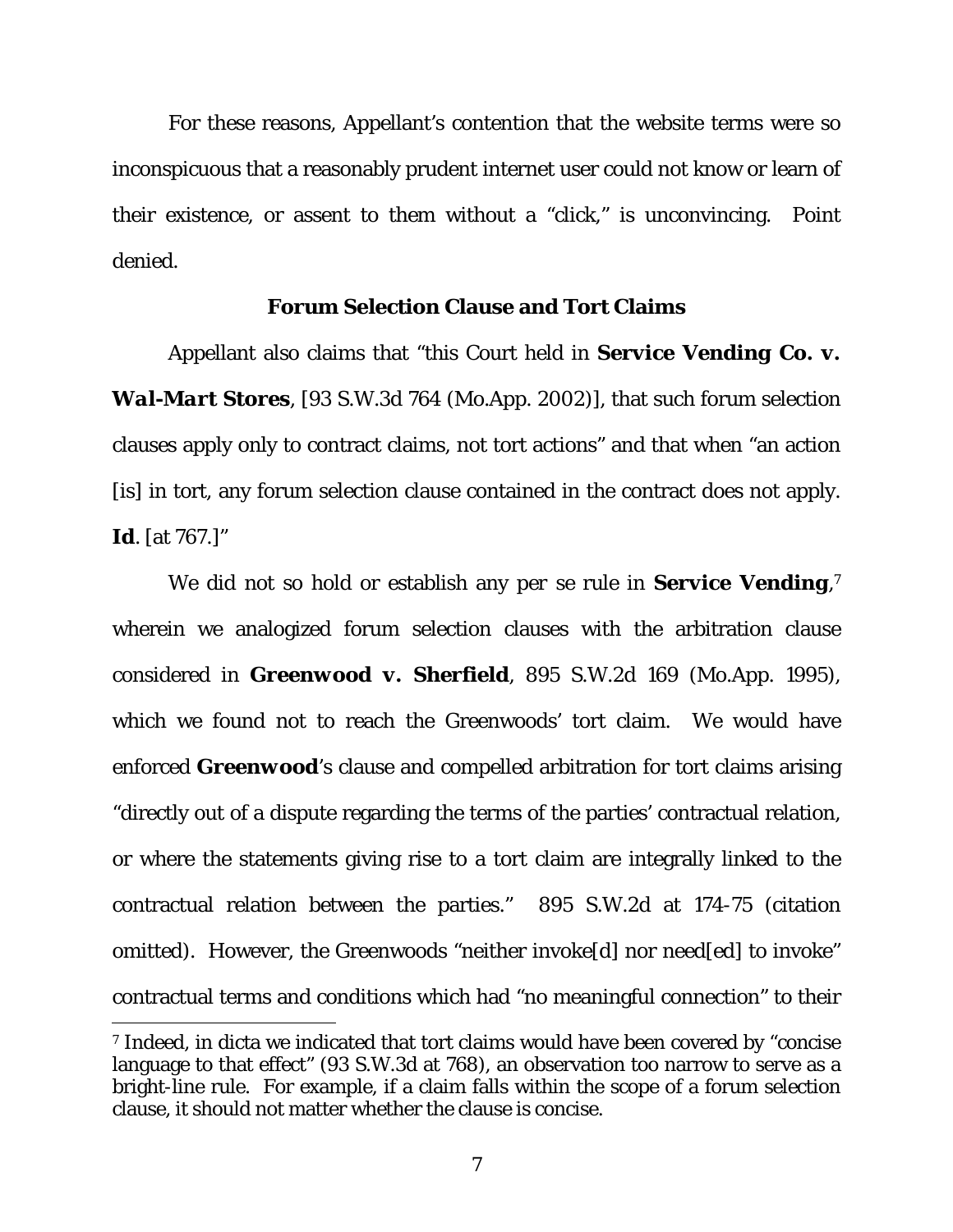tortious interference claim. *Id*. at 175. Since the statements giving rise to the tort claim were "independent of the contract terms" and did not "require reference to the underlying contracts," the arbitration clause did not apply. *Id*.

We made similar findings in *Service Vending*. "SVC did not sue Wal-Mart on the basis of the parties' contract." 93 S.W.3d at 769. Since the litigation "did not arise due to the parties' agreement," but because Wal-Mart allegedly interfered with the plaintiff's business dealings with a third-party, we affirmed the trial court's refusal to apply the forum selection clause. *Id*.

Appellant's claims differ from those in *Greenwood* and *Service Vending*. All three of her counts allege that ServiceMagic breached its website representations. Appellant's fraud and negligence claims repeatedly cite such representations and assert that ServiceMagic did not comply with them or properly prescreen the co-defendants as the website promised. Her final count alleges that ServiceMagic's website "employed deception, fraud, false promise, and misrepresentation" in violation of Missouri's Merchandising Practices Act.

Generally speaking, whether a forum selection clause that by its terms applies to contract actions also reaches non-contract claims "depends on whether resolution of the claims relates to interpretation of the contract." *Manetti-Farrow, Inc. v. Gucci America, Inc.,* 858 F.2d 509, 514 (9th Cir. 1988)(forum selection clause reaches tort claims that "cannot be adjudicated without analyzing whether the parties were in compliance with the contract"), *cited in Travelers Prop. Cas. Co. v. Centimark, Corp.,* 2005 WL 1038842,

8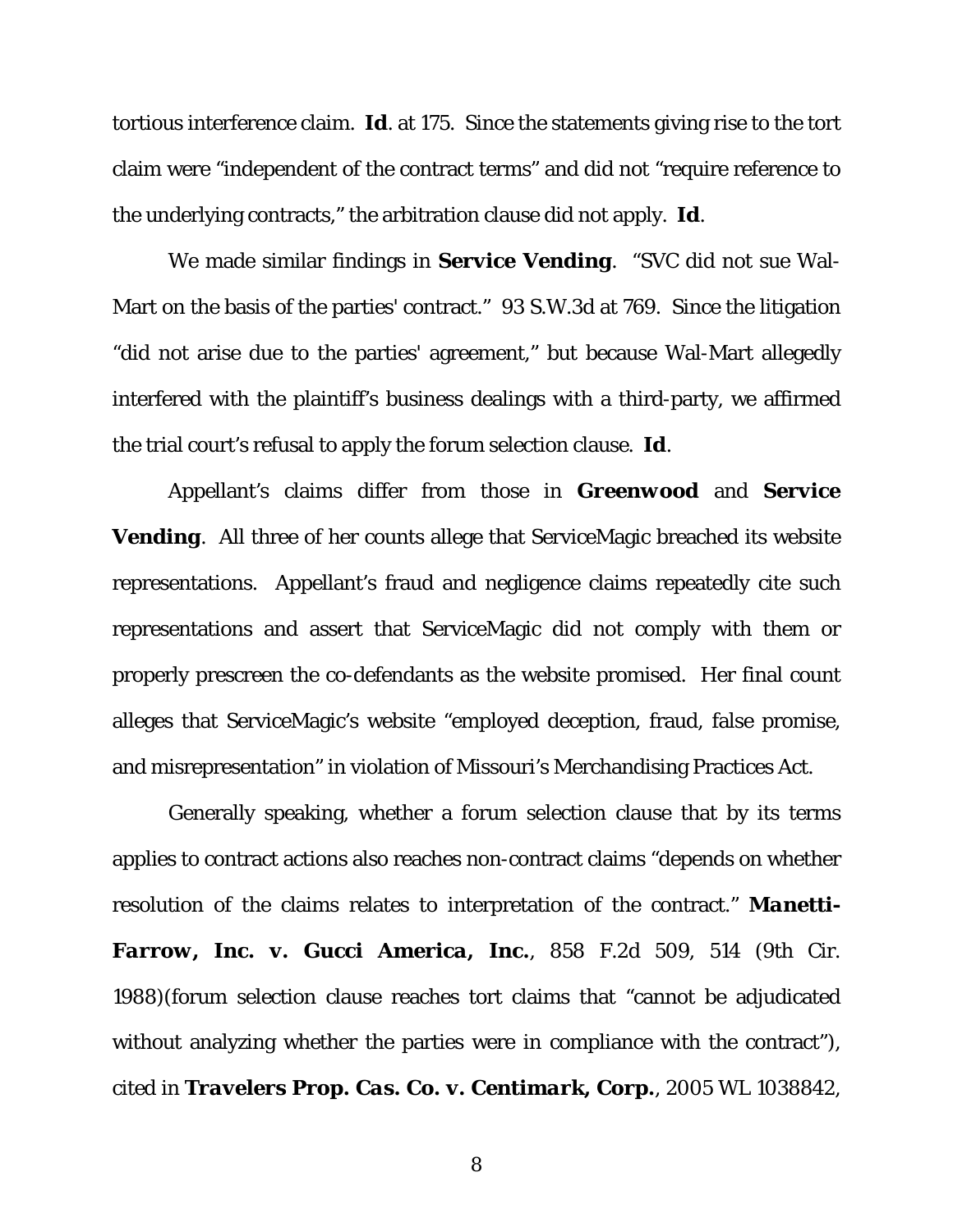at \*2 (S.D.Ohio May 3, 2005) *and Crouch v. Guardian Angel Nursing, Inc.*, 2009 WL 3738095, at \*3 (M.D.Tenn. Nov. 4, 2009). Such are Appellant's claims, which hinge upon and allege violations of ServiceMagic's website promises to prescreen any professionals that it referred to Appellant.

The essential issue here is the same as in many cases: Does the contract clause under consideration -- be it arbitration, forum selection, or some other provision -- apply to or reach the conduct or action in question? Although that answer was "no" in *Greenwood* and *Service Vending*, here it is "yes." Thus, we deny this point as well, and affirm the trial court's judgment of dismissal.

Daniel E. Scott, Chief Judge

LYNCH, P.J. – CONCURS RAHMEYER, J. – CONCURS

GREGORY W. ALESHIRE, WILLIAM R. ROBB, AND JESSICA L. WARD, ATTORNEYS FOR APPELLANT MICHAEL J. PATTON AND JENNIFER A. BRODERSEN, ATTORNEYS FOR RESPONDENT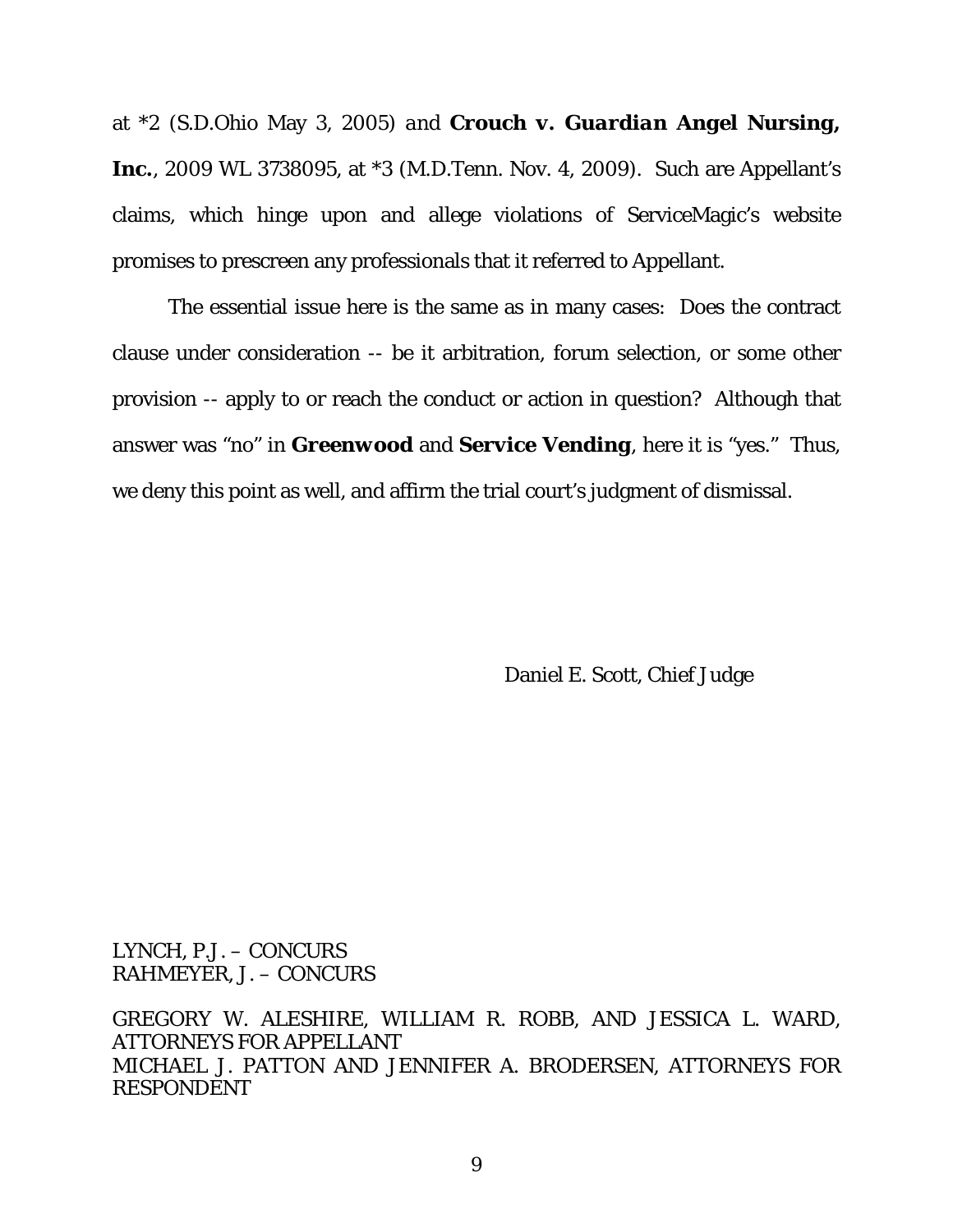

# **Missouri Court of Appeals**

Southern Bistrict

### Division Two

| VICTORIA MAJOR,                                                    |             |
|--------------------------------------------------------------------|-------------|
| Plaintiff-Appellant,                                               |             |
| VS.                                                                |             |
| <b>GARRETT DOYLE MCCALLISTER and</b><br>KALUPTO CREATIONS, L.L.C., | No. SD29871 |
| Defendants,                                                        |             |
| and                                                                |             |
| SERVICEMAGIC, INC.                                                 |             |
| Defendant-Respondent.                                              |             |

### APPEAL FROM THE CIRCUIT COURT OF GREENE COUNTY

### Honorable J. Dan Conklin, Judge

### **CONCURS IN RESULT**

I concur in the result. The trial court, after conducting a hearing, found that the parties agreed to a venue provision.<sup>8</sup> We defer to the trial court's factual determinations, and as such I concur with the result that Appellant, in this case, assented to the website terms. Had the trial

<sup>&</sup>lt;sup>8</sup> While we were not provided with a transcript of the hearing and the judgment is devoid of factual findings, inherent in the judgment is the determination that Appellant had at least constructive notice of ServiceMagic's terms.